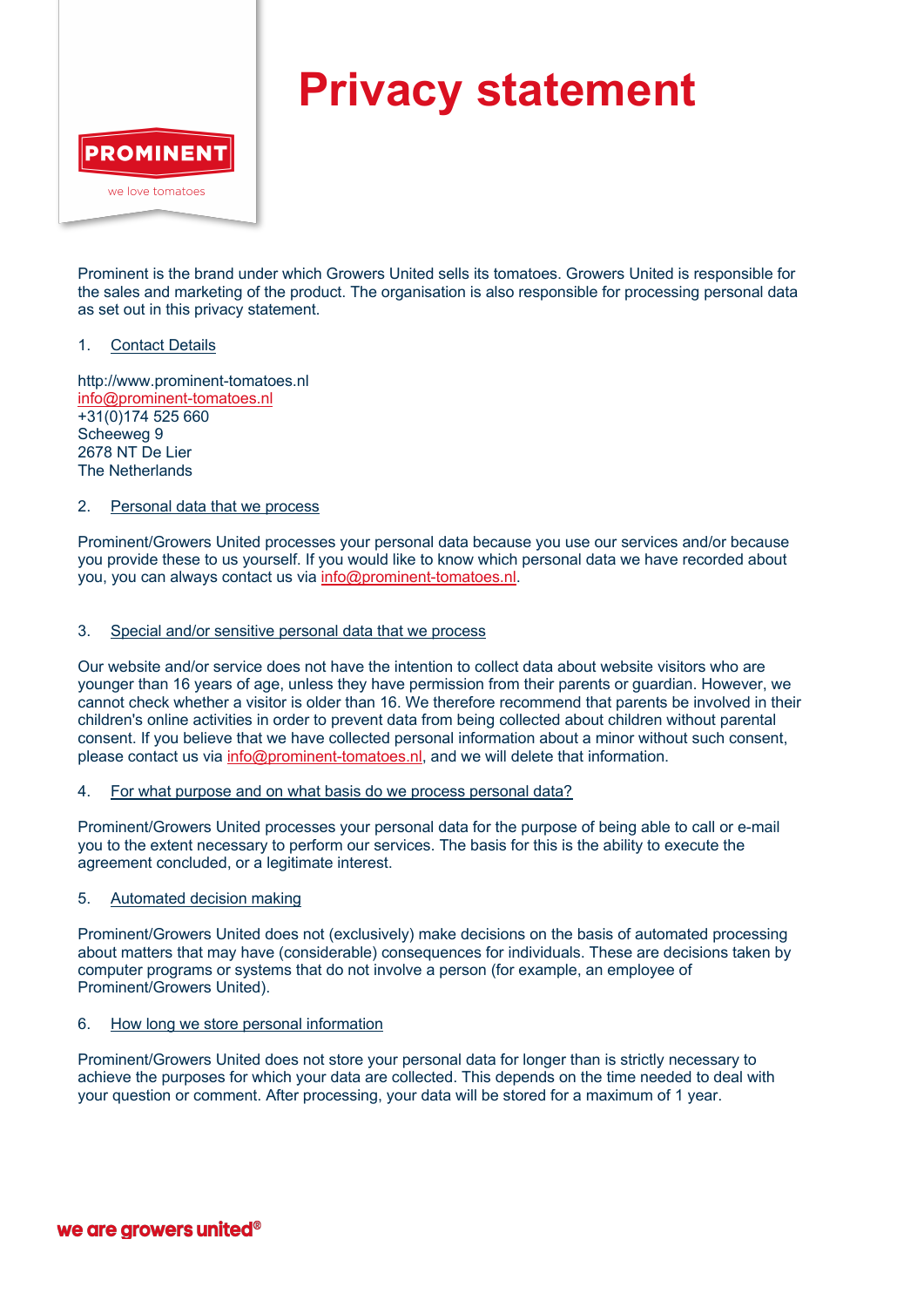

# **Privacy statement**

### 7. Sharing of personal data with third parties

Prominent/Growers United will not sell your information to third parties and will only provide it if it is necessary for the performance of our agreement with you or to comply with a legal obligation. With companies that process your data on our behalf, we conclude a processor agreement to ensure the same level of security and confidentiality of your data. Prominent/Growers United remains responsible for these processing operations.

#### 8. Cookies, or similar techniques, that we use

#### *Functional and technical cookies*

We use functional cookies to ensure that our website works properly. This ensures that, for example, your preferred settings are remembered. We do not need permission to use these cookies.

#### *Analytical cookies*

Our website places cookies from the US company Google, as part of the Analytics service. We use this service to keep track of and receive reports on how visitors use the website. Google may also transfer this information to third parties where required to do so by law, or where such third parties process the information on Google's behalf. We have no influence on this. The use of these cookies is also permitted without permission. You should, however, be informed about the use of this information. We do this by means of this privacy statement.

#### 9. Social media

This site contains buttons to promote or share pages on social networks Facebook, Twitter, Youtube and Linkedin. These buttons are created by the code provided by [Facebook, Twitter, Youtube and Linkedin itself. This code places, a cookie, among other things (see above). Please read the privacy statement of these organisations on their own website to see what they do with the personal data they process with this code.

#### 10. How we protect personal data

Prominent/Growers United takes the protection of your data seriously and takes appropriate measures to prevent misuse, loss, unauthorized access, unwanted disclosure and unauthorised alteration. If you feel that your information is not secure or there are indications of misuse, contact info@prominenttomatoes.nl.

## 11. Viewing, modifying or deleting data

You have the right to access, correct or delete your personal data. In addition, you have the right to withdraw your consent to the data processing or to object to the processing of your personal data by Prominent/Growers United and you have the right to data transferability.

You can send a request for access, correction, deletion, data transfer of your personal data or a request to withdraw your consent or object to the processing of your personal data to info@prominenttomatoes.nl.

If in doubt about the identity of the applicant, we may ask you to enclose a copy of your identity document with the request. In this copy, include your passport photo, MRZ (machine readable zone, the strip with numbers at the bottom of the passport), passport number and Social Security number (BSN) in black. This is to protect your privacy. We will respond to your request as soon as possible, but within four weeks at the latest.

# we are arowers united<sup>®</sup>